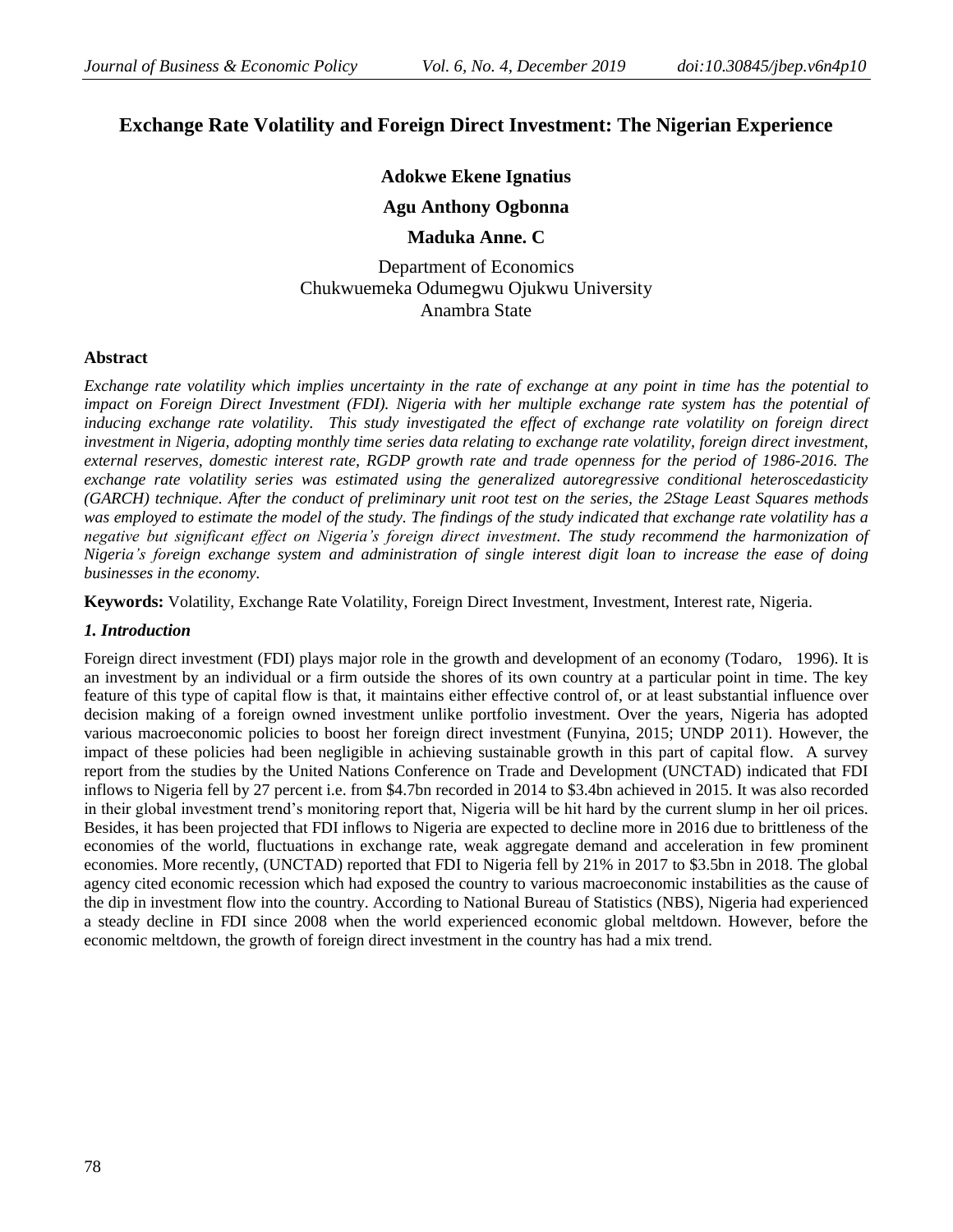

**Figure 1.1 Trend of Nigeria's FDI inflows (% of GDP) from 1986-2016**

#### **Source: Authors' Compilation 2019 using data from WDI database.**

A look at the above graph in fig.1.1 shows that the FDI trend in Nigeria has portrays mixed features. The era of SAP ushered in tremendous increase and decrease in the rate of foreign direct investment inflow in the country with 1993 having the highest peak while 2014 had the lowest FDI inflows. This unsteady growth of FDI inflows in Nigeria has contributed to some worries on what the causes of such instability are and has given room for empirical study. However, the slack in the FDI had been attributed to its correlation to commodity cycle and exchange rate volatility in the country. Exchange rate volatility occurs when there is unsteadiness in the value of one country's currency in relation to others. It is a natural outcome of the floating exchange system that is common with most major economies of the world (Jose, 2015). The rate at which exchange rate is exposed to fluctuations in the country for some decades now explains why Nigerians have never gotten over the notion of a stable currency as a mark of a growing economy (Ukemenam, 2016)



**Figure 1.2: Exchange rate volatility trend in Nigeria (1986-2016)**

**Source: Authors' Compilation 2019 using data from CBN Bulletins**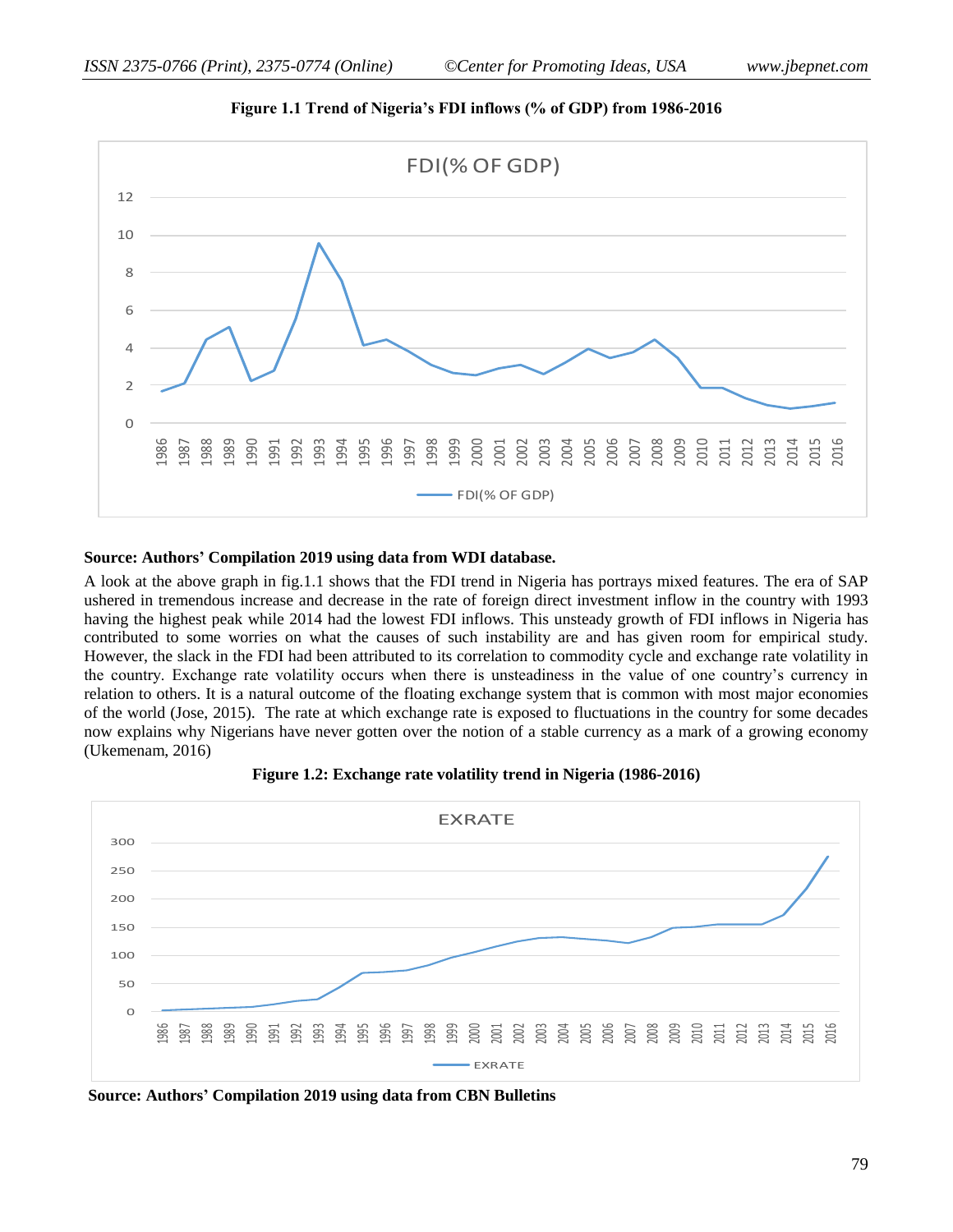The continued upward trend of exchange rate in Nigeria as shown in fig. 1.2 remains a scar to Nigerian economy since the introduction of SAP. As a matter of fact, this situation depicts what is known as "exchange rate volatility" which implies uncertainty in the rate of exchange at any point in time. However, a period of relative stability from 1995 to 1997 as shown in the above graph was recorded under strict exchange rate policy by Gen. Sani Abacha and is highly insignificant to the overall trend of exchange rate in this study. Given the above scenario, it is apparent that investor's confidence cannot be assured considering the instability in our exchange rate, ceteris paribus. In view of the above snags, it is therefore paramount to re-examine the effect of exchange rate volatility on foreign direct investment in Nigeria and accordingly recommends the way out of the challenges.

## *2. Theory and related literature*

Many theories have been propounded relating to exchange rate volatility and foreign direct investment. The theories among others include; Push and Pull factor theory, The Return and Credit Worthiness model, Dornbush Exchange Rate Overshooting theory and the Neo Classical theory. In a bid to identify the nexus between exchange rate volatility and foreign direct investment, these theories were reviewed in this study.

## **Dornbush Exchange Rate Overshooting Theory**

This theory which is also known as sticky-price monetary model (SPMM) was found by Dornbush in 1976. The theory created a simple macroeconomic framework for the study of exchange rate movements. The SPMM makes a suggestive response to the observed large volatility in exchange rates and established that such volatilities in the exchange rate are consistent with the formation of rational expectation. It assumed that prices cannot adjust to equilibrium changes in the short-run, but react to such variations in the long-run. It also presumed that there are jumps in the financial time series such as exchange rates and interest rates in the economy which are compensating for stickiness in other variables especially commodity prices. Hence, the sticky-price monetary model allows for short-term overshooting of the nominal exchange rates above their long-run equilibrium levels. (Dornbush, 1976).

## **The Return and Creditworthiness Model (RCM)**

This model grouped factors influencing capital flows into internal and external factors. While the internal factor is a function of net flows, the external factor is determined by end-of-period stock liabilities. The internal factors are project level expected return and creditworthiness of the host economy. The total expected return is a product of these two factors from a zero-arbitrage condition where total expected returns are equated to the opportunity costs of asset holdings. The return and creditworthiness model assumes that long-run and short-run changes in the capital flows equilibrium are caused by change in push factors like external financial conditions, pull factors like domestic economic environment and the initial stock of liabilities (Fernandez-Arias & Montiel, 1995).

#### **Neoclassical Theory**

This theory was propounded by early neoclassical, it stated that foreign capital flows are influenced by the highest expected rate of return on investment. The future capital flows are directly influenced by incentives like expected rate of return on investment; the macroeconomic stability especially with regards to exchange rate and inflation, investment guidelines, security of investment and tax regime. This is due to the fact that macroeconomic variable's volatility creates uncertainty for private investors in terms of the cost of their investment and the profitability hitherto. Thus, addressing the problems that constitute threats to foreign capital inflows would assist in the improvement of the foreign investment climate (Cockcroft & Riddell, 1991). The major determinant of foreign capital inflows for developing economies is the expectation of higher returns or profits by firms (Meier, 1995). Developing economies that have growth potentials with higher rate of return and a stable macroeconomic base will always attract investments from the advanced economies. However, analysis in terms of disparity in the countries' rates of return fails to explain foreign direct investment decision; rather it helps to explain portfolio investment decision. Also, the existence of Multi-National Corporations (MNCs) was not explained by the neoclassical theory (Hymer, 1976). Empirically, exchange rate volatility has been indicated by some of these studies to have shown a negative impact on foreign direct investment (Aimar *et al*, 2015; Ali *et al*, 2017; Mbanasor and Obioma, 2017 & Odili, 2015). Their views were based on the notion that volatility in exchange rate raises the risk and uncertainty in profitability of foreign direct investment thereby reducing its inflows into domestic economies. Contrarily, some other literatures have divergent views on the same issue (Osinubi *et al*, 2009; Amasoma *et al*, 2015; Odili, 2015; & Obi, 2017). They unveiled that exchange rate volatility has significant and positive impact on foreign direct investment in the long run. The belief of this school of thought was on the proposition that exchange rate volatility creates business opportunities for foreign investors and leads to high inflows of foreign direct investment into the host economies. In Nigeria, the unpredictable movement in exchange rates of naira leads to uncertainty in business decisions as well as higher risks to foreign investors (Okoroafor, 2017).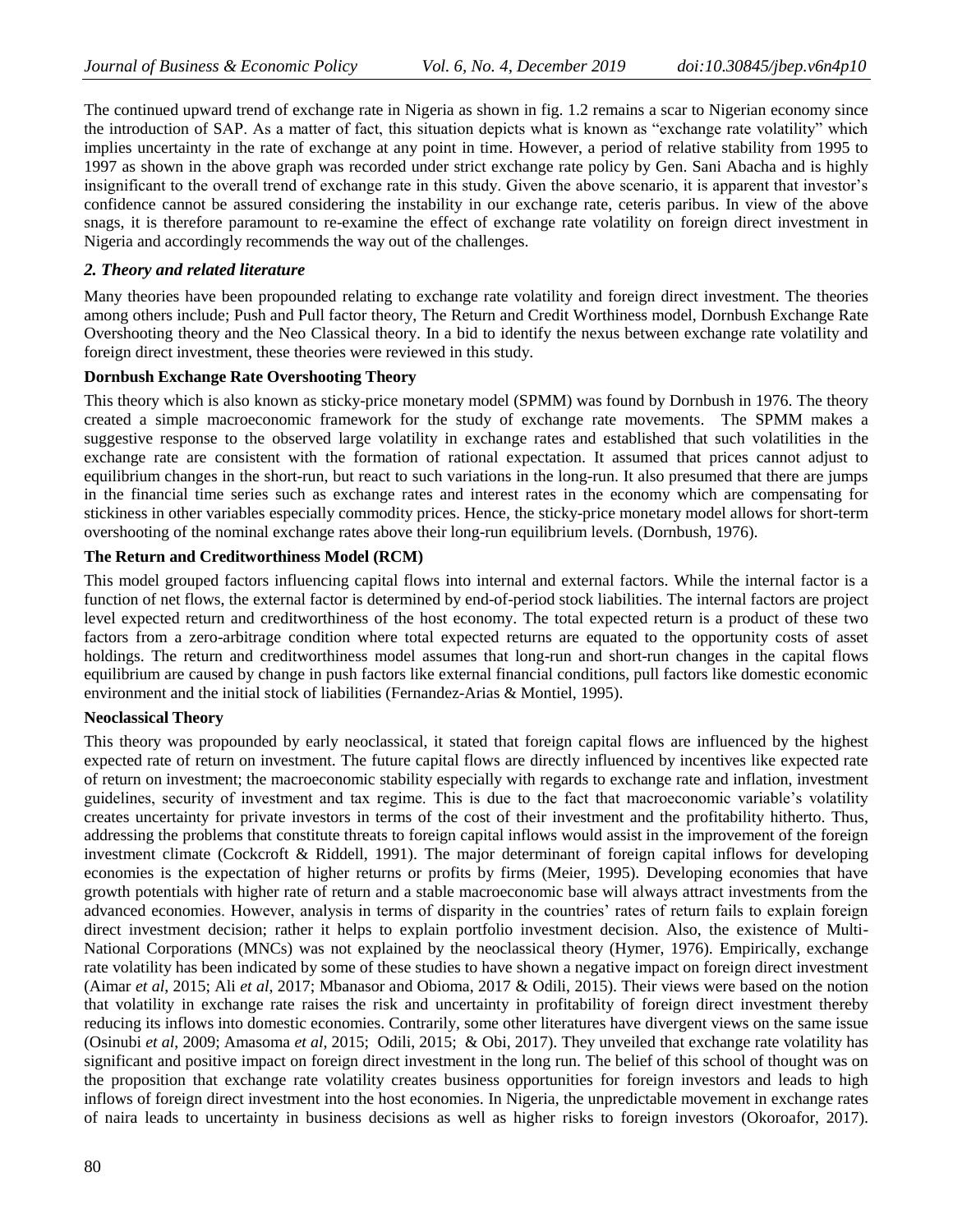Secondly, volatility in exchange rate raises the cost of importation which our country is believed to be heavily dependent upon, and this leads to persistent rise the general price of commodities (Gbadamosi, 2017).

#### **3.1 The Methods**

The framework of this study was based on return and credit worthiness model, developed based on the Push and Pull factor theories of capital flows (Fernandez-Arias and Monttiel (1995). The theories analyse the influence of global (push) and domestic (pull) factors on the foreign capital flows in a given economy. The theoretical framework divides the domestic factor into: those that work at country level and others that work at project level. Given that capital flows are represented by transactions in various types of assets  $k = 1, \ldots, n$ . The expected return from investing in type i asset in a developing economy includes two elements. One is, the expected return from the project  $(R^e)_k$  and the other element is an adjustment factor for  $R^e_k$  depending on the credit worthiness of the country  $(C^A_k)$ . The expected return from the project is a function of a vector of net capital flows (F) moving into each project and the domestic economic environment (D<sub>e</sub>). The adjusting credit worthiness factor is a function of stock of capital (K = K-<sub>1</sub>+ F) and other factors reflecting credit worthiness of the developing economy  $(C_w)$  (Funyina, 2015). The stock of capital K is the vector of each period's stocks of liabilities i.e. the sum of initial stocks of liabilities and current net capital flows. Then, the opportunity cost of assets type of K  $(OP_k)$  will be considered by the foreign investor. The opportunity cost here is the return the foreign investor receives from investing in his/her own domestic economy. The  $OP_k$  is a function of the stock of capital  $(k = k_{-1} + F)$ , financial and economic opportunities (OP) in the source country. It is important to note that (OP) represents push factors while  $D_e$  and  $C_w$  represent pull factors (Funyina, 2015). Thus the arbitrage condition is presented as:

 $R^e$ <sub>*k*</sub>  $(D_e, F)$   $C^A$ <sub>*k*</sub> $(C_w, K_{-1} + F) = OP$ <sub>*k*</sub> $(OP, K_{-1} + F)$  ………………………………………………(3.1)

Given that  $R_{k}^{e}$ ,  $C_{k}^{A}$ , and  $OP_{k}$  are increasing functions of  $D_{e}$ ,  $C_{w}$  and OP respectively. The equation (3.1) above can be solved for equilibrium vector of net capital flows (F\*) which can be expressed in a functional form as:

*F\* = f (TOP, RGDP, K, Z) ………………………………………………………………………..(3.2)*

Where;

 $F^*$  = Foreign Direct Investment

 $F = a$  functional notation

TOP = Trade openness

RGDP = Real Gross Domestic Product

 $K =$  Stock of Capital

 $Z =$  other macroeconomic variables that can also influence foreign direct investment inflows The other macroeconomic variables such as exchange rate volatility, external reserves, inflation rate, exchange rate etc. are represented with Z variable.

 From the empirical literature and our theoretical framework, we adopt our model by modifying the FDI model specified above in equation 3.2 as restated in equation 3.3.

*F\* = f (TOP, RGDP, K, Z)*………………………………………………………………...(3.3)

Modifying the above model to suit our study, we have;

FDI =f(EXVOL, EXRES, INTRATE, RGDPGR, TOPEN)………………………………(3.4)

We shall further transform this mathematical model into econometric equation:  $LogFDI_t = \beta_0 + \beta_1 EXVOL_t + \beta_2 LogEXRES_t + \beta_3 INTRATE_t + \beta_4 RGBPPGR_t + \beta_5 TOPEN_t +$ *µt………………………………………………………………………………………………………(3.5)*

Instrumental Variables: *EXRATE<sub>t</sub>*, *EXRES* (-1), *INTRATE* (-1), *TOPEN* (-1), *RGDPGR* (-1)

Note: All the instrumental variables have satisfied both the instrument relevance and exogeneity conditions for the model.

where;

 $LogFDI_t = Logarithm$  form of Foreign direct investment for the current period,

 $EXVOL<sub>t</sub> = Exchange rate volatility for the current period,$ 

 $LogEXRES_t = Logarithm$  form of External reserves for the current period,

 $INTRATE_t = Interest rate for the current period,$ 

 $RGDPGR_t = Real GDP$  growth rate for the current period,

TOPEN<sub>t</sub>= Trade openness for the current period,

 $EXRATE_t = Exchange$  rate for the current period,

 $EXVOL_{t-1}=$  One month lag of Exchange rate volatility,

 $LogEXRES_{t-1} = Logarithm$  form of One month lag of external reserve,

 $INTERATE_{t-1} = One month lag of interest rate,$ 

TOPEN<sub>t-1</sub> = One month lag of trade openness,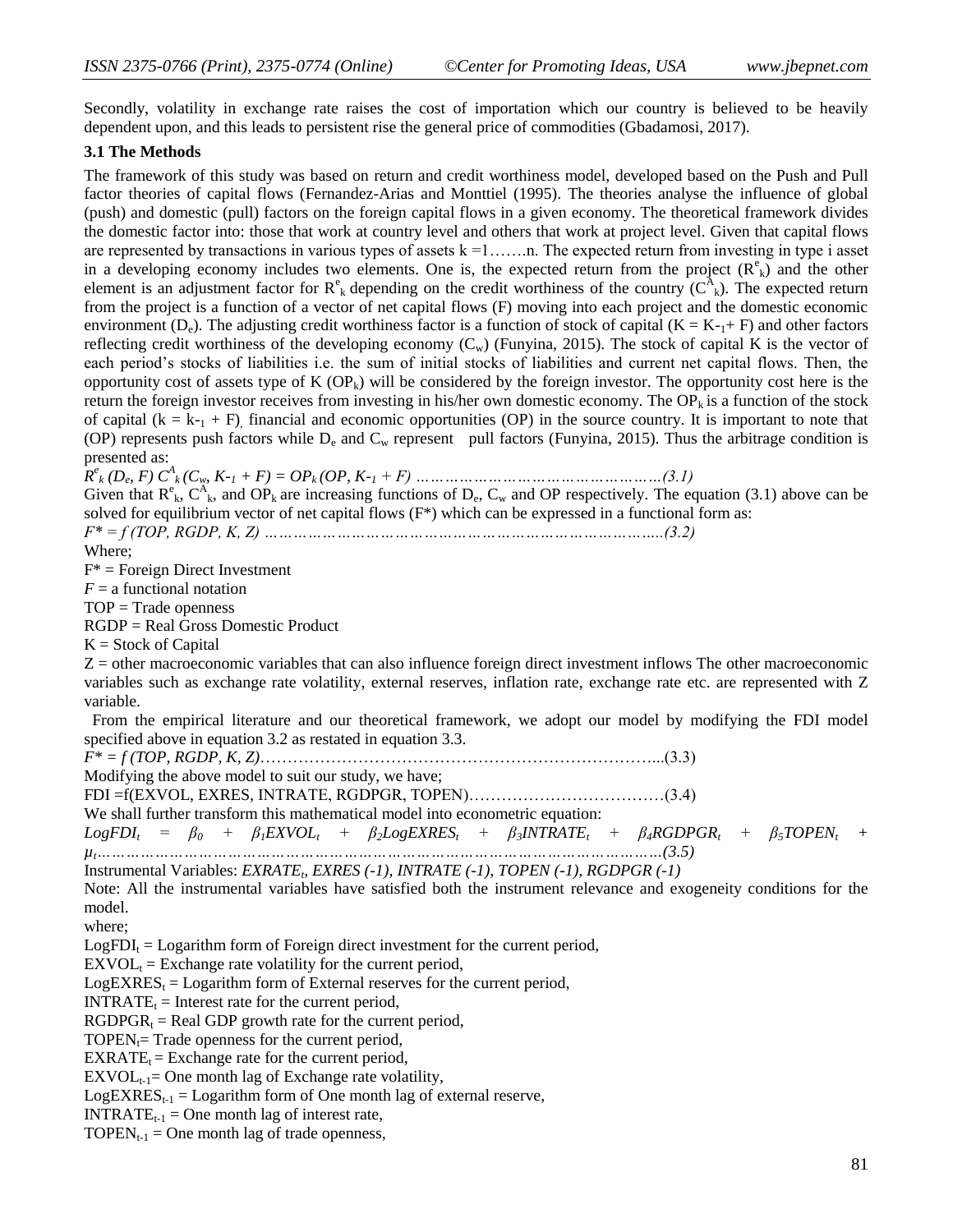$RGDPGR_{t-1} = One$  month lag of real GDP growth rate,

 $\mu_t$  = Stochastic term for the current period,

 $\beta_0$  = the intercept for the model 1,

 $\beta_0$  -  $\beta_5$  = the coefficient of the explanatory variables in model 1.

## **3.2. Data**

Data for the estimation were sourced from World Bank Development Indicators between 1986 and 2016, National Bureau of Statistics (NBS) and Central Bank of Nigeria (CBN).

## *4. Results*

#### **4.1.1 Generating the GARCH (1, 1) Volatility Series**

A necessary condition for adopting GARCH method of estimation is to test for volatility clustering and ARCH effects in the study variable. We define the GARCH (1, 1) model as:

 $\sigma t^2 = \alpha_0 + \alpha_1 \mu_{t-1}^2 + \alpha_2 \sigma_{t-1}^2$  (4.1)

## **Table 1.1 GARCH Result for Volatility Series**

Dependent Variable: EXRATE^2 Method: ML ARCH - Normal distribution (BFGS / Marquardt steps) Date: 01/04/18 Time: 11:07 Sample (adjusted): 1986M02 2016M12 Included observations: 371 after adjustments Failure to improve likelihood (singular hessian) after 64 iterations Coefficient covariance computed using outer product of gradients Pre sample variance: back cast (parameter  $= 0.7$ )

 $GARCH = C(3) + C(4)*RESID(-1)^2 + C(5)*GARCH(-1)$ 

| Variable                  | Coefficient       | Std. Error            | z-Statistic | Prob.    |
|---------------------------|-------------------|-----------------------|-------------|----------|
| $\mathcal{C}$             | 8.004906          | 0.238074              | 33.62363    | 0.0000   |
| $EXRATE(-1)^2$            | 1.012579          | 6.24E-05              | 16217.05    | 0.0000   |
|                           | Variance Equation |                       |             |          |
| $\mathcal{C}$             | 0.688938          | 2.515518              | 0.273875    | 0.7842   |
| $RESID(-1)^2$             | 1.690935          | 0.210546              | 8.031197    | 0.0000   |
| $GARCH(-1)$               | $-0.011235$       | 0.124115              | $-0.090520$ | 0.9279   |
| R-squared                 | 0.999236          | Mean dependent var    |             | 14559.18 |
| <b>Adjusted R-squared</b> | 0.999234          | S.D. dependent var    |             | 16160.44 |
| S.E. of regression        | 447.4132          | Akaike info criterion |             | 11.74507 |
| Sum squared resid         | 73865899          | Schwarz criterion     |             | 11.79785 |
| Log likelihood            | $-2173.711$       | Hannan-Quinn criter.  |             | 11.76603 |
| Durbin-Watson stat        | 0.044083          |                       |             |          |

 **Source: Authors' Compilation 2019 using data from CBN Bulletins.**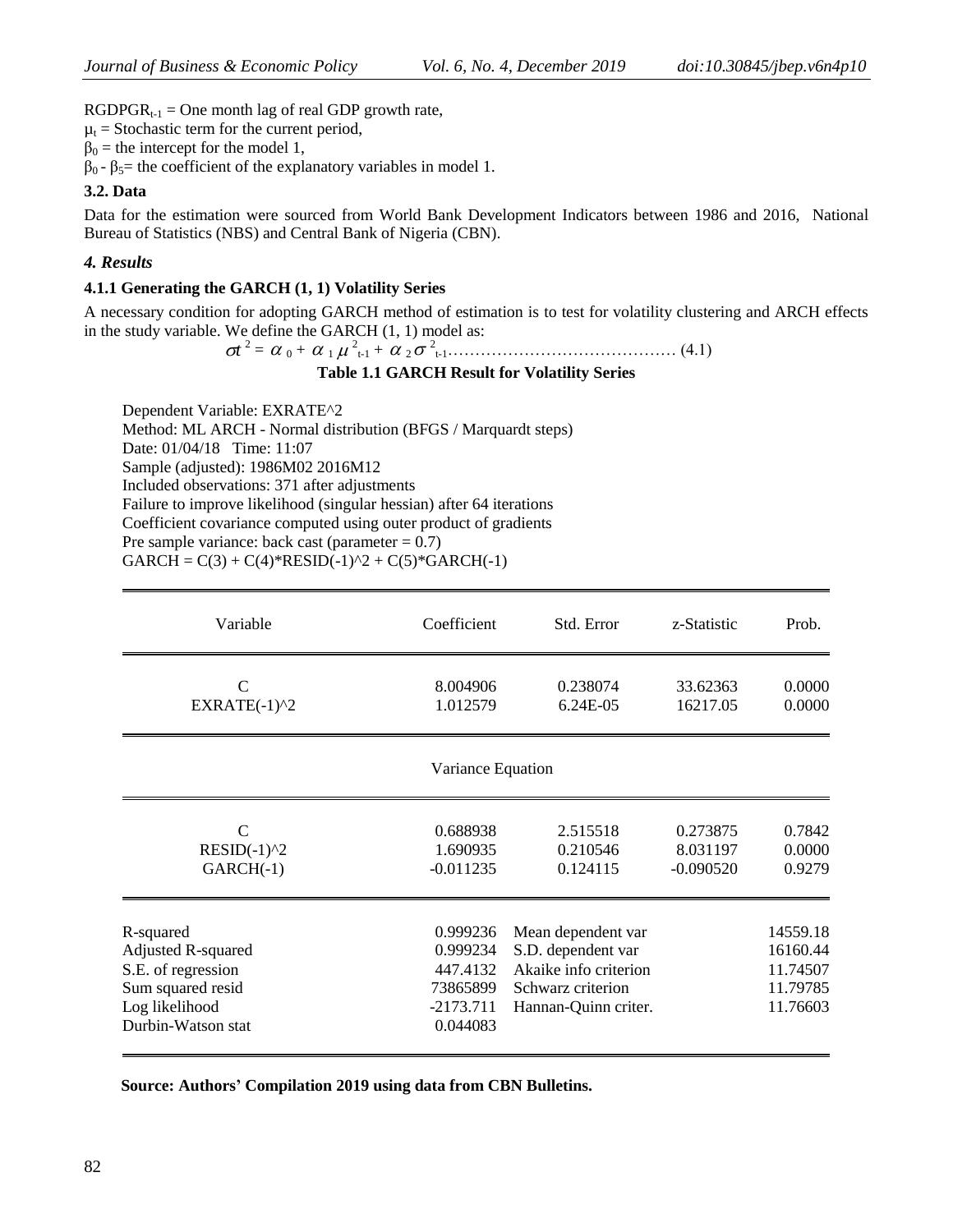From table 4.1, the probability value of EXRATE  $(-1)$   $\gamma$ 2 is 0.0000; this indicates that the test on volatility clustering in exchange rate of Nigeria is highly significant. This synchronises with our *apriori* expectation. For the nature and state of volatility, we take the following assumptions;

- If coefficients of RESID  $(-1)^2 + GARCH(-1) = 0$  No volatility
	- If 0 < coefficients of RESID  $(-1)^2 + GARCH(-1) < 1$  Consistent volatility.
	- If 0 < coefficients of RESID (-1)  $\textdegree$  + GARCH (-1) > 1 Consistent and persistent volatility.

Taking further from the above results, given that the sum of RESID (-1)  $\textdegree$ 2 (1.690935) and GARCH (-1) (-0.011235) is 1.6797, we affirm that; a consistent and persistent volatility exist in Nigerian exchange rate for the period under this study. This result is in agreement with that of Udoh and Egwaikhide (2008) on exchange rate volatility, inflation uncertainty and foreign direct investment in Nigeria. The implication of this finding is that; given a unidirectional cause and effect of exchange rate volatility in Nigeria, the negative effects can be curbed by the adoption of a stabilizing macroeconomic policy in the country. This finding might have led to multi-dimensional relationships that existed among various periods of volatilities under the scope of this study.

## **4.2 Unit Root Test**

To affirm the stationary status of our data series, we conducted unit root test and analyzed their results. Phillip Perron test was chosen for this unit root test due to its' superlative features over Augmented Dickey fuller test. Our unit root test results were presented in table 4.2 below. The results of the unit root test indicated that all the variables were nonstationary at level forms, but were all integrated of I (1) order. This implies that all the series data attained stationary at their first differences and are now suitable for regression analysis and forecasting.

| <b>Phillip Perron (PP) Test</b> |                    |                               |                             |  |
|---------------------------------|--------------------|-------------------------------|-----------------------------|--|
| <b>Series</b>                   | <b>PP</b> at Level | <b>PP</b> at First Difference | <b>Order of Integration</b> |  |
| <b>FDI</b>                      | $-2.329$           | $-5.139***$                   | 1(1)                        |  |
| <b>EXVOL</b>                    | $-0.339$           | $-19.002***$                  | 1(1)                        |  |
| <b>EXRES</b>                    | $-0.382$           | $-3.410***$                   | 1(1)                        |  |
| <b>INTRATE</b>                  | $-0.351$           | $-5.193***$                   | 1(1)                        |  |
| <b>RGDPGR</b>                   | $-1.268$           | $-5.108***$                   | 1(1)                        |  |
| <b>TOPEN</b>                    | $-0.262$           | $-3.790***$                   | 1(1)                        |  |

**Table 1.2: Unit Test Results**

The null hypothesis for all the tests is that; there is unit root i.e. the variable data is non-stationary. \*\*\* denotes that the variable data are stationary at 1%, 5% and 10% with critical values of -2.571, -1.941 & -1.616 respectively. **Source: Authors' Compilation 2019 using data from CBN Bulletins.**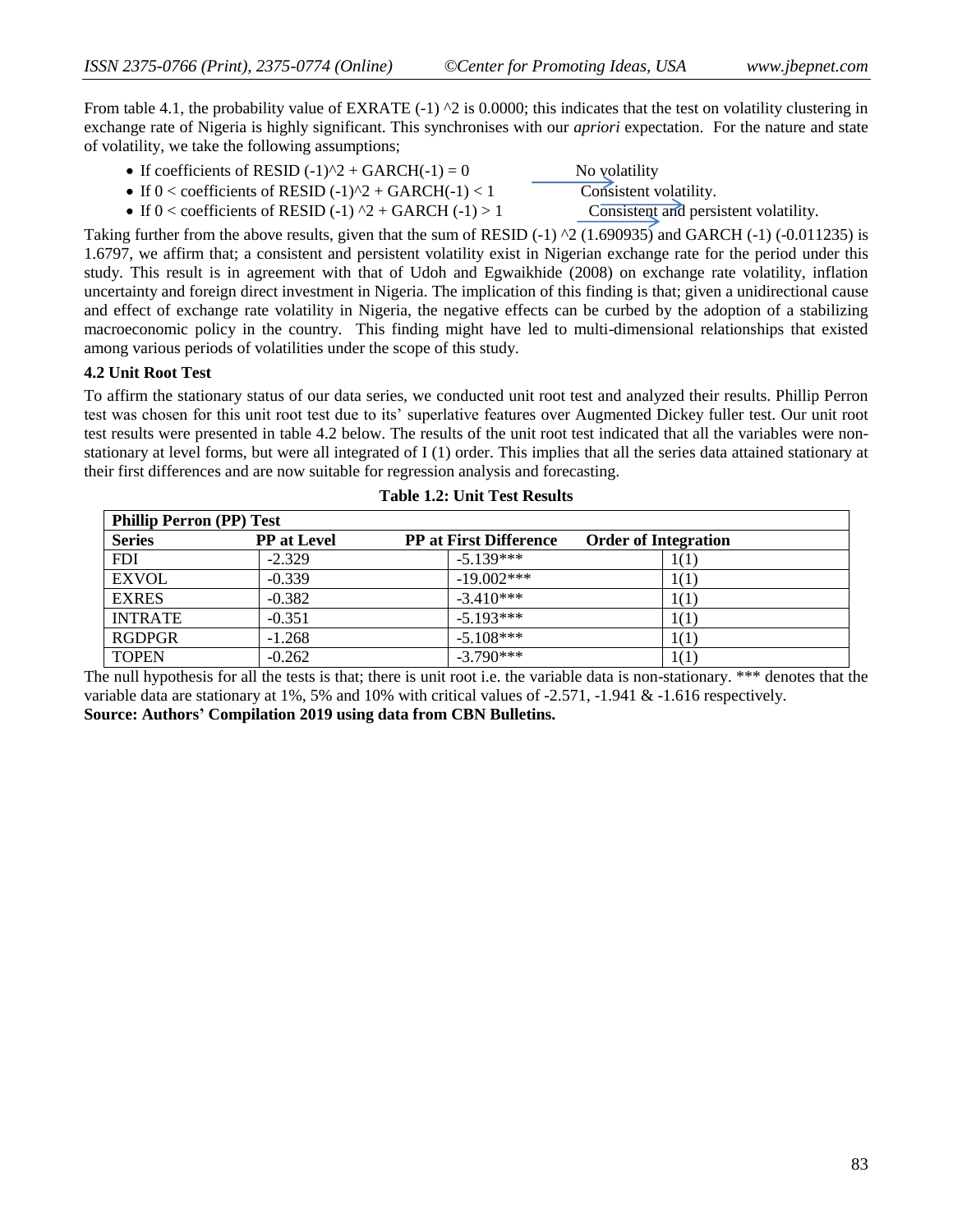#### **Table 1.3: Two Stage Least Squares Results**

Dependent Variable: LOGFDI Method: Two-Stage Least Squares Date: 02/26/18 Time: 10:15 Sample (adjusted): 1986M03 2016M12 Included observations: 370 after adjustments Instrument specification: C EXRATE TOPEN(-1) INTRATE(-1) LOGEXRES(-1) RGDPGR(-1)

| Variable                                                                                 | Coefficient                                           | Std. Error                                                                                 | t-Statistic                                           | Prob.                                |
|------------------------------------------------------------------------------------------|-------------------------------------------------------|--------------------------------------------------------------------------------------------|-------------------------------------------------------|--------------------------------------|
| EXVOL<br>LOGEXRES                                                                        | $-0.002682$<br>0.342518                               | 0.000275<br>0.030248                                                                       | -9.748752<br>11.32379                                 | 0.0000<br>0.0000                     |
| RGDPGR<br>TOPEN<br><b>INTRATE</b><br>C                                                   | $-466.0972$<br>$-25687.50$<br>1263.068<br>$-13488.80$ | 68.09500<br>3316.588<br>78.65902<br>1358.052                                               | $-6.844807$<br>$-7.745161$<br>16.05751<br>$-9.932465$ | 0.0000<br>0.0000<br>0.0000<br>0.0000 |
| R-squared                                                                                | 0.518683                                              |                                                                                            | Mean dependent var                                    | 2781.004                             |
| <b>Adjusted R-squared</b><br>S.E. of regression<br>Durbin-Watson stat<br>Instrument rank | 0.512071<br>3776.515<br>0.031845<br>6                 | S.D. dependent var<br>5406.461<br>Sum squared resid<br>5.19E+09<br>J-statistic<br>1.72E-40 |                                                       |                                      |

#### **Source: Authors' Compilation 2019 using data from CBN Bulletins**

Results from table 4.3 above show that; the coefficient of EXVOL is -0.002682, the absolute t-Statistic is 9.666 and the prob. value is 0.0000. Since our coefficient is negatively signed, with absolute t-Statistic value greater than 2, and prob. value less than 0.05; we confidently reject the null hypothesis and affirm that exchange rate volatility has a negative and significant effect on the foreign direct investment in Nigeria. This result is in line with the position of economic theory which asserts that; when the exchange rate of a domestic country rises, foreign investors tend to withdraw from investing more in the host economies. The improvement in the methodology and higher frequency of data adopted in this study remain a rationale behind the conformity of our result with that of various other studies across the continent such as Froot and Stein (1991) in U.S, Andrew and Aimar *et al* (2015) in Pakistan, India and Sri- Lanka, Jośe Filipe (2015) in Brazil and Odili (2015) in Nigeria. On the contrary, our above finding does not synch with the outcome of Osinubi *et al* (2009) and Obi (2017). The reasons for this variation may be due to poor adopted methodology, fewer number of explanatory variables included in the model, violation of OLS assumptions, high frequency data and fewer number of observations included in their regression analysis.

The implication of the above result is that; any policy encouraging volatility in exchange rate will have a declining effect on the foreign direct investment inflows in Nigeria and vice versa. This will invariably discourage economic growth by creating unemployment of factors of production especially labour and land in the country. Furthermore, since our Adjusted  $\mathbb{R}^2$  is 0.51; it is obvious that exchange rate volatility and other explanatory variables have been able to account for 51% variation in the foreign direct investment in Nigeria. That is to say, the explanatory variables contributes to 51% of what happens to the dependent variable (foreign direct investment) while the stochastic term accounts for 49%. This confirms the model to be of good fit and this is justified by our over-all test of significance which is statistically significant with J statistic value of 0.000000. Furthermore, the positive coefficient values of EXRES (0.342518) and INTRATE (1263.06) from table 1.3 imply that; a positive and significant relationship exist between external reserves, domestic interest rate and foreign direct investment in Nigeria within the period of this study. While the negative coefficient values of RGDPGR (-466.09) and TOPEN (-13488.80) show that a negative but significant relationships exist between Real gross domestic product growth rate, Trade openness and foreign direct investment in Nigerian economy.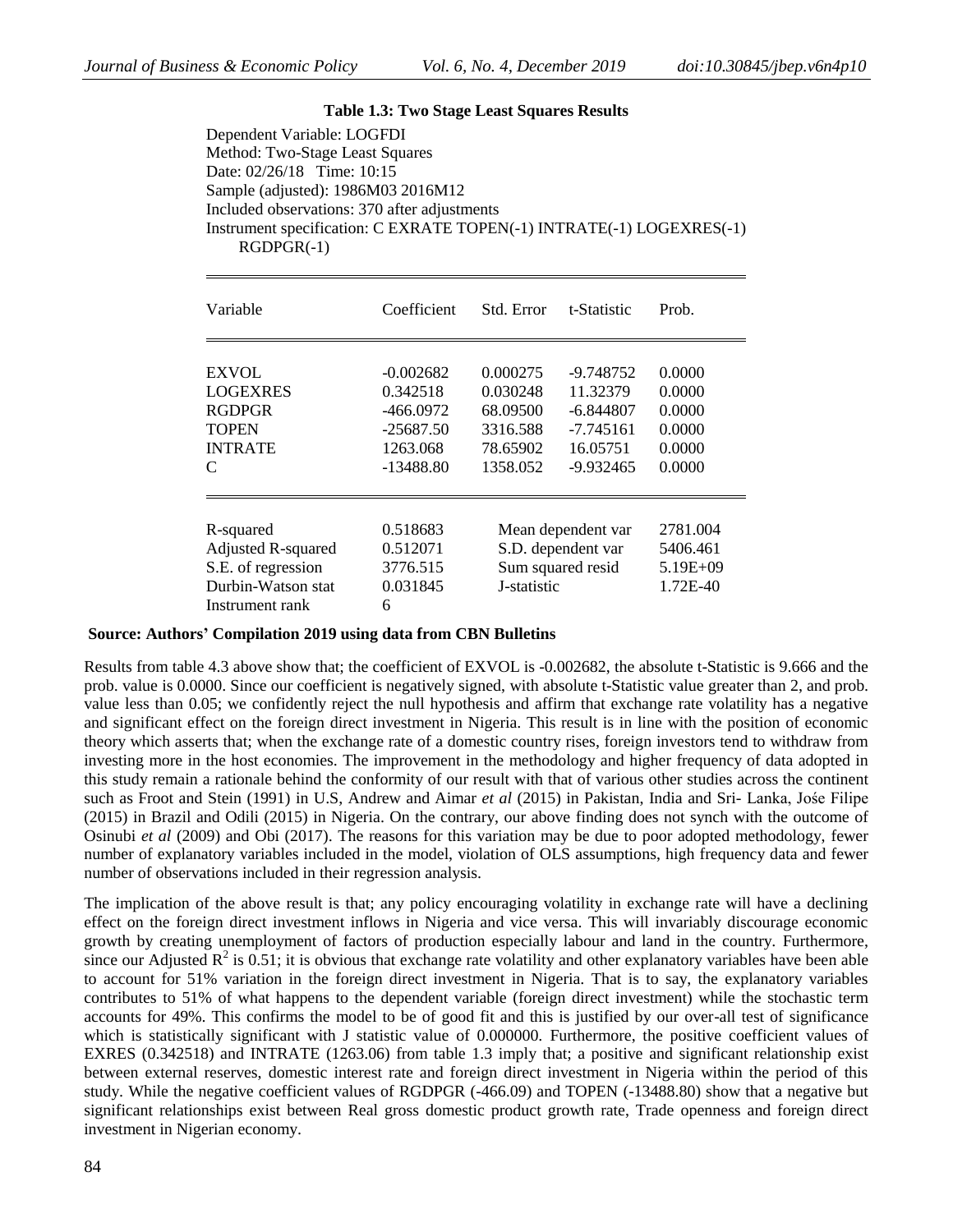Furthermore, since our Adjusted  $R^2$  is 0.51; it is obvious that exchange rate volatility and other explanatory variables have been able to account for 51% variation in the foreign direct investment in Nigeria. That is to say, the explanatory variables contributes to 51% of what happens to the dependent variable (foreign direct investment) while the stochastic term accounts for 49%. This confirms the model to be of good fit and this is justified by our over-all test of significance which is statistically significant with J statistic value of 0.000000. The positive coefficient values of EXRES (0.342518) and INTRATE (1263.06) from table 1.3 imply that positive and significant relationships exist between external reserves, domestic interest rate and foreign direct investment in Nigeria within the period of this study. While the negative coefficient values of RGDPGR (-466.09) and TOPEN (-13488.80) show that a negative but significant relationships exist between Real gross domestic product rate, Trade openness and foreign direct investment in Nigerian economy.

#### **4.3 Validation of 2stage Least Squares Model**

In order to validate our adoption of 2stage least squares method, we conducted a test of simultaneity using endogeneity test for J-statistic test. This test is to know whether there is a correlation between any of the explanatory variables and the error term or not. In order to validate our adopted 2stage least squares method for model one, we conducted a test of simultaneity using endogeneity test for J-statistic test. This test is to know whether there is a correlation between any of the explanatory variables and the error term or not.

#### **Table 1.4 Endogeneity Test Result**

Endogeneity Test Null hypothesis: RGDPGR are exogenous Equation: UNTITLED Specification: LOGFDI EXVOL LOGEXRES RGDPGR TOPEN INTRATE C Instrument specification: C EXRATE TOPEN(-1) INTRATE(-1) LOGEXRES(-1) RGDPGR(-1) Endogenous variables to treat as exogenous: RGDPGR

| Difference in J-stats    | Value<br>11.78390 | Df | Probability<br>0.0006 |  |
|--------------------------|-------------------|----|-----------------------|--|
| J-statistic summary:     |                   |    |                       |  |
| Restricted J-statistic   | Value<br>11.78390 |    |                       |  |
| Unrestricted J-statistic | 1.72E-40          |    |                       |  |
|                          |                   |    |                       |  |

## **Source: Authors' Compilation 2019 using data from CBN Bulletins.**

The results from table 1.4 above showed that the probability value of J-statistic is 0.0006 which is less than 5% critical value, thus we reject the null hypothesis that RGDPGR are not endogenous and accept the alternative that RGDPGR are endogenous in our FDI model. This justifies the use of 2stage least squares method in our modelling to produce consistent and efficient estimates as against the use of Ordinary Least Squares method which may lead to inconsistent but efficient estimates' results.

## *Conclusion*

For robust estimation, Phillip Perron unit root test were conducted on the variables before estimating the model. The results of the unit root test indicated that all the variables were not stationary at level but were all integrated of order one i.e. I(1). The volatility series was generated with the use of GARCH (1,1) technique as an improvement to the use of standard deviation method. The estimation of the model was done using monthly times series data considering the high frequency at which exchange rate volatility occurs. Also, to overcome the endogeneity problem in the model, the study estimated its model using 2stage least squares method. The finding from GARCH analysis showed that exchange rate volatility in Nigeria is a consistent and persistent one. The results of the FDI model indicated that exchange rate volatility has a significant negative effect on foreign direct investment in Nigeria for the period of this study. Significant, positive relationship exists between the domestic interest rate, external reserves and FDI in Nigeria; while real gross domestic product growth rate, trade openness and FDI were all in a significant negative relationships.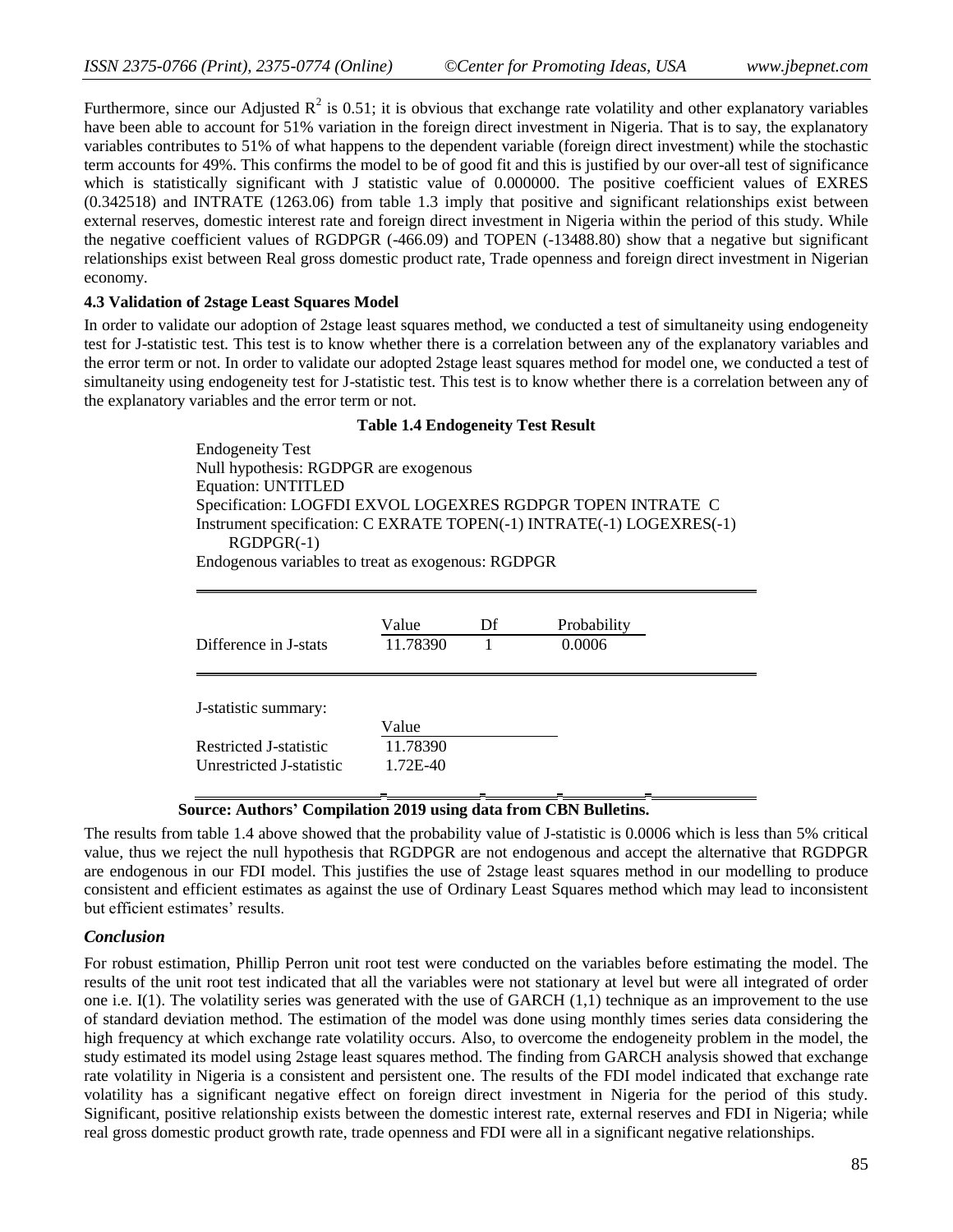#### **5.1 Recommendations**

The findings of this study showed that exchange rate volatility is a discouragement to foreign direct investment as well negatively impacting on the economy of Nigeria. The implication of this finding is that, the more volatile an exchange rate is, the higher the rate of investment risks. Thus, an exchange rate volatile economy like ours is bound to loose foreign investors that are catalysts to economic growth in all emerging economies. Based on the foregoing, the study offered the following recommendations: Since multiple exchange rate system which has the potential of inducing exchange rate volatility has been the practice in Nigerian foreign exchange market, the need to harmonise the exchange rate system by the monetary authorities has been recommended in this study. This is intended to checkmate preferential administration of foreign currencies among the users which also creates artificial scarcity through black marketing. The ease of doing business which is a *sine qua non* for business friendly environment can be achieved through a single digit interest rate administration by the financial institutions. Currently, the ease of doing business is still low in Nigeria due to high cost of capital, power failure and multiple taxation etc. Therefore, the Central Bank of Nigeria is encouraged to drive the adoption of single digit interest lending among all the financial institutions in Nigeria to reduce cost of capital and increase the ease of doing businesses in the country. External reserves have been identified as a source of bail out to exchange rate crisis in Nigeria. This has helped tremendously in stabilising the exchange rate system and cushioning the effects of fluctuations in the FOREX. Thus, there is need for Nigerian government to boost her reserves through monetary and fiscal policies to sustain the bid of exchange rate stabilization that has been the target of the previous and current administrations.

## *References*

- Aimar, A., Naeem, U. & Qaisar, A. M. (2015)*.*Effect of exchange rate volatility on foreign Direct investment in SAARC countries. *Middle-East Journal of Scientific Research 23 (2): 350-356*. IDOSI Publications.
- Ali, Y. S., Mohamed, I. I., & Zahir, M. O. (2017). Impact of change in exchange rate on Foreign direct investment: Evidence from Somalia. *Journal of Economics and Sustainable Development.*
- Amasoma, D., Nwosa, I. P. & Fasoranti, M. M. (2015). Exchange rate volatility and foreign
- Capital inflow nexus: evidence from Nigeria. *A Journal of the Faculty of Humanities and Social Sciences, Federal University, Oye-Ekiti.*
- Andrew, J. A. & Glauco*, D.* V. (1998)*. Do exchange rates have any impact upon UK inward Foreign direct investment? Applied Economics, Taylor & Francis (Routledge), 2008. 39 (20), pp.2553-2564.*
- Calvo, G., Leiderman, L. & Reinhart, C. (1993). Capital inflows to Latin America: The role of external factors. *IMF Staff papers, pp. 108-155.*
- Cockcroft, L. and R, Riddell (1991). Foreign direct investment in Sub-Saharan Africa.*Working paper WPS 619*, Washington, DC: The World Bank.
- Dornbusch, R., (1976). Expectations and exchange rate dynamics. *Journal of Political Economy, 84 (6), 1161-1176.*

Fernandez*-Arias, E. & Montiel, P. J. (1995).* The surge in capital flows to developing

- countries: An analytical overview. *The World Bank Economic Review,* vol. 10, No. 1, 51-77.
- Froot, K. A., & Stein, C. J. (1991). Exchange rates and foreign direct investment: An Imperfect capital market approach. *Quarterly Journal of Economics,* Vol. 106 pp1191-1217.
- Funyina, T. K (2015). *The effect of exchange rate volatility on foreign capital flows Inflows in Zambia* (Master's thesis, University of Zambia, Lusaka).
- Gbadamosi, B. (2017). *Why we intervened in forex market-CBN. Available at* [www.punchng.com/](http://www.punchng.com/)
- Haynes, S. E. (1988). Identification of interest rates and international capital flows. *The Review of Economics and Statistics*, vol. 70, No 1.
- Hymer, S. (1976). The international operations of nation firms: A study of foreign direct Investment, Cambridge. *MLT Press International Monetary Fund*, 1998. Balance of Payment manual, fifth edition, IMF Publication.
- José, F. S. M. (2015).*Impact of real exchange rate volatility on foreign direct investment Inflows in Brazil* (Master's thesis, Instituto Universitàrio de Lisboa, Brazil).
- Mbanasor, B. O. & Obioma, J. (2017). Exchange rate fluctuations and foreign private Investments in Nigeria. *International Journal of Economics and Business Management Vol. 3 No. 8.*
- Meier, G. M. (1995). *Leading issues in economic development*. New York: Oxford University press.
- National Bureau of Statistics Publications (Various compilations). [www.nigerianstat.gov.ng](http://www.nigerianstat.gov.ng/)
- Obi, C. (2016). The impact of foreign exchange volatility on foreign direct investment in Nigeria. *Global Journal of Management and Business Research: C Finance.*